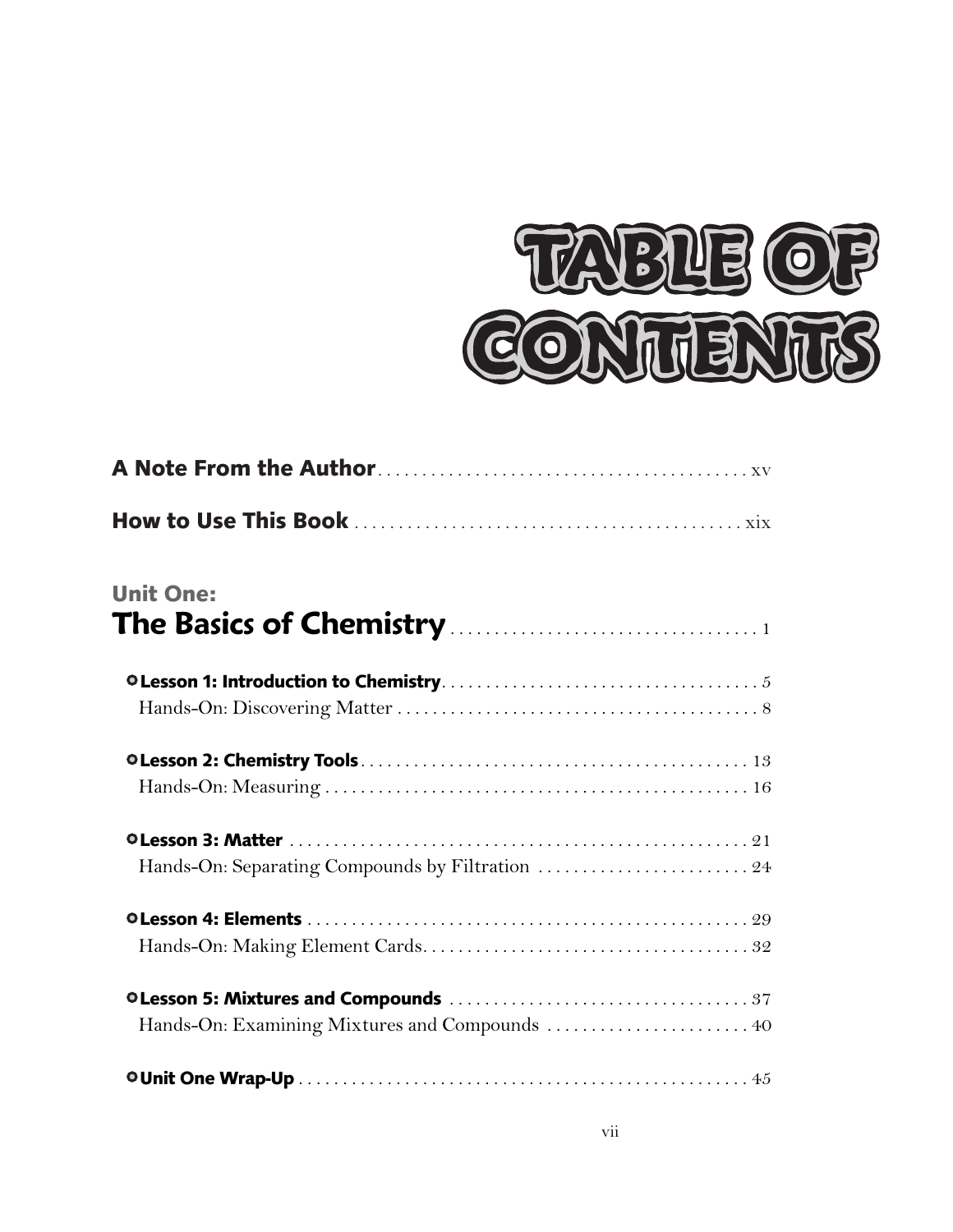| <b>Unit Two:</b>   |  |
|--------------------|--|
|                    |  |
|                    |  |
|                    |  |
|                    |  |
|                    |  |
|                    |  |
|                    |  |
|                    |  |
|                    |  |
|                    |  |
|                    |  |
|                    |  |
| <b>Unit Three:</b> |  |
|                    |  |
|                    |  |
|                    |  |
|                    |  |
|                    |  |
|                    |  |
|                    |  |

O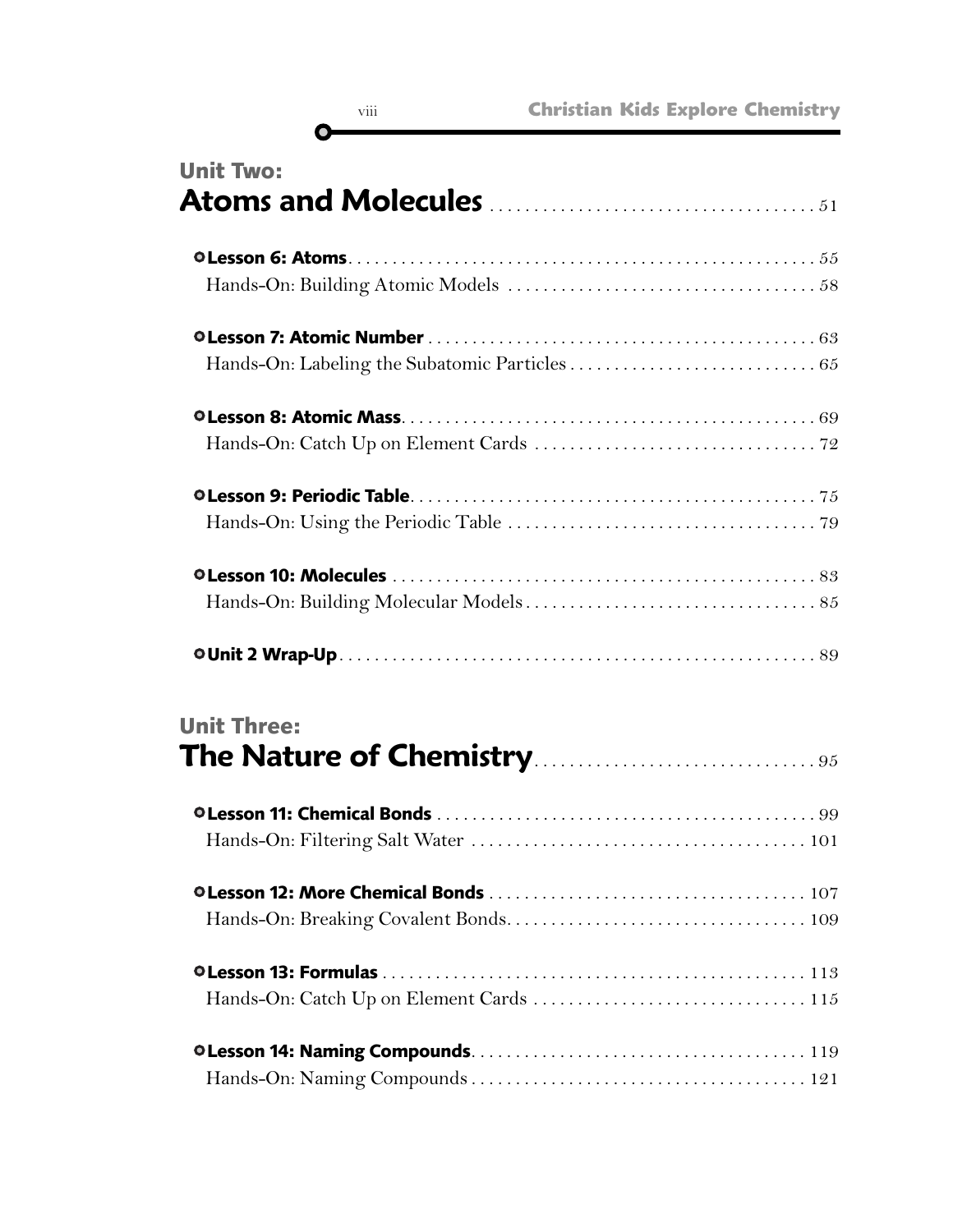## Table of Contents ix

| Hands-On: Dissolving Calcium Chloride with Acid  145          |  |
|---------------------------------------------------------------|--|
|                                                               |  |
| <b>Unit Four:</b>                                             |  |
|                                                               |  |
|                                                               |  |
| Hands-On: Determining the Volume of a Solid  164              |  |
|                                                               |  |
|                                                               |  |
|                                                               |  |
|                                                               |  |
|                                                               |  |
| Hands-On: Evaluating the Freezing Point of NaCl in Water  184 |  |
|                                                               |  |
|                                                               |  |
|                                                               |  |

 $\bullet$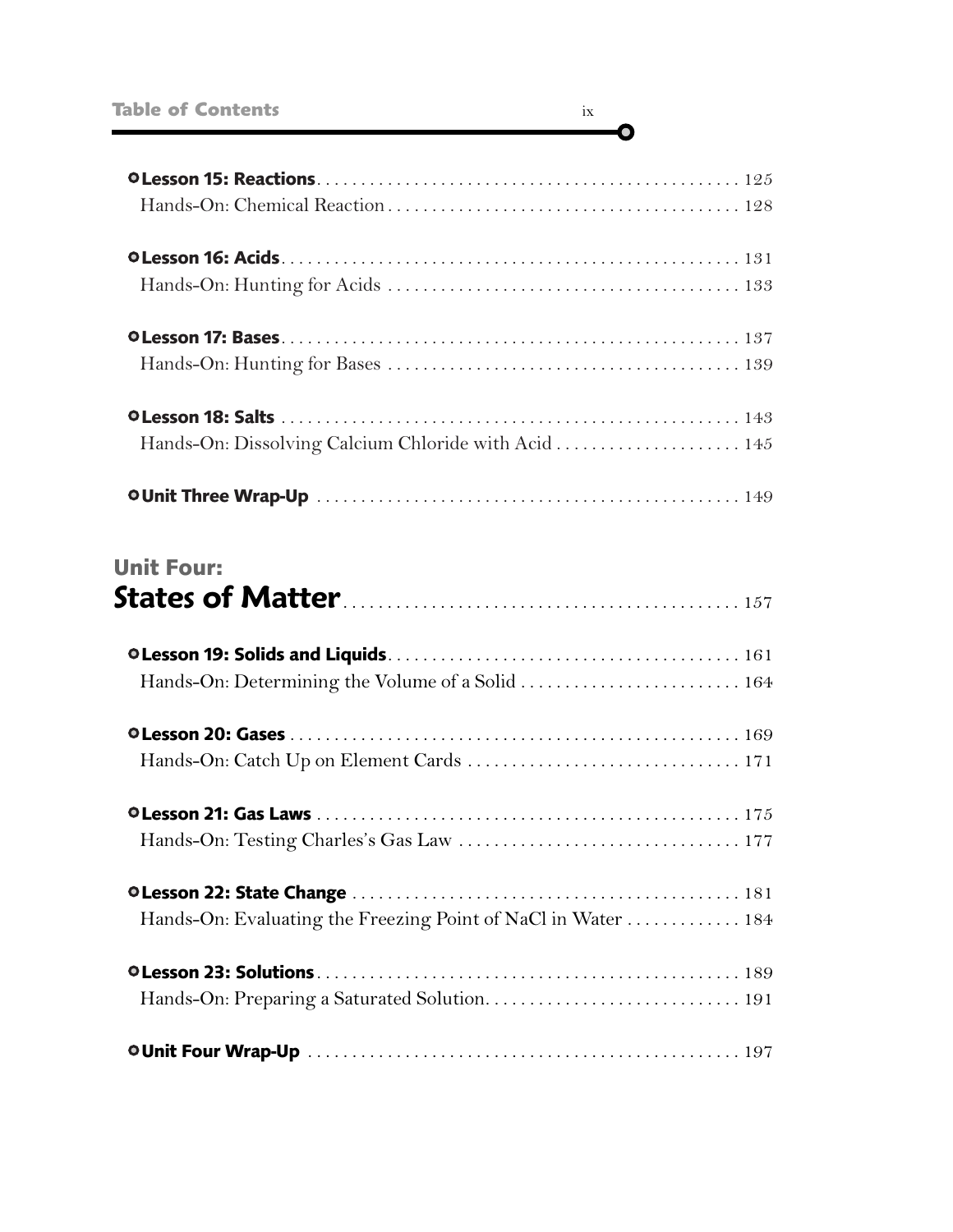| <b>Unit Five</b>                                        |
|---------------------------------------------------------|
|                                                         |
|                                                         |
|                                                         |
| Hands-On: Building an Alkane Hydrocarbon Model 217      |
|                                                         |
| Hands-On: Building an Alkene Hydrocarbon Model  223     |
|                                                         |
| Hands-On: Building an Alkyne Hydrocarbon Model  229     |
|                                                         |
| Hands-On: Evaluating the Freezing Point of Alcohol  235 |
|                                                         |
| Hands-On: The Crayon as a Hydrocarbon Product  243      |
|                                                         |
| Hands-On: Evaluating Products for Macromolecules  250   |
|                                                         |
|                                                         |
|                                                         |
| <b>Appendix A</b>                                       |

 $\bullet$